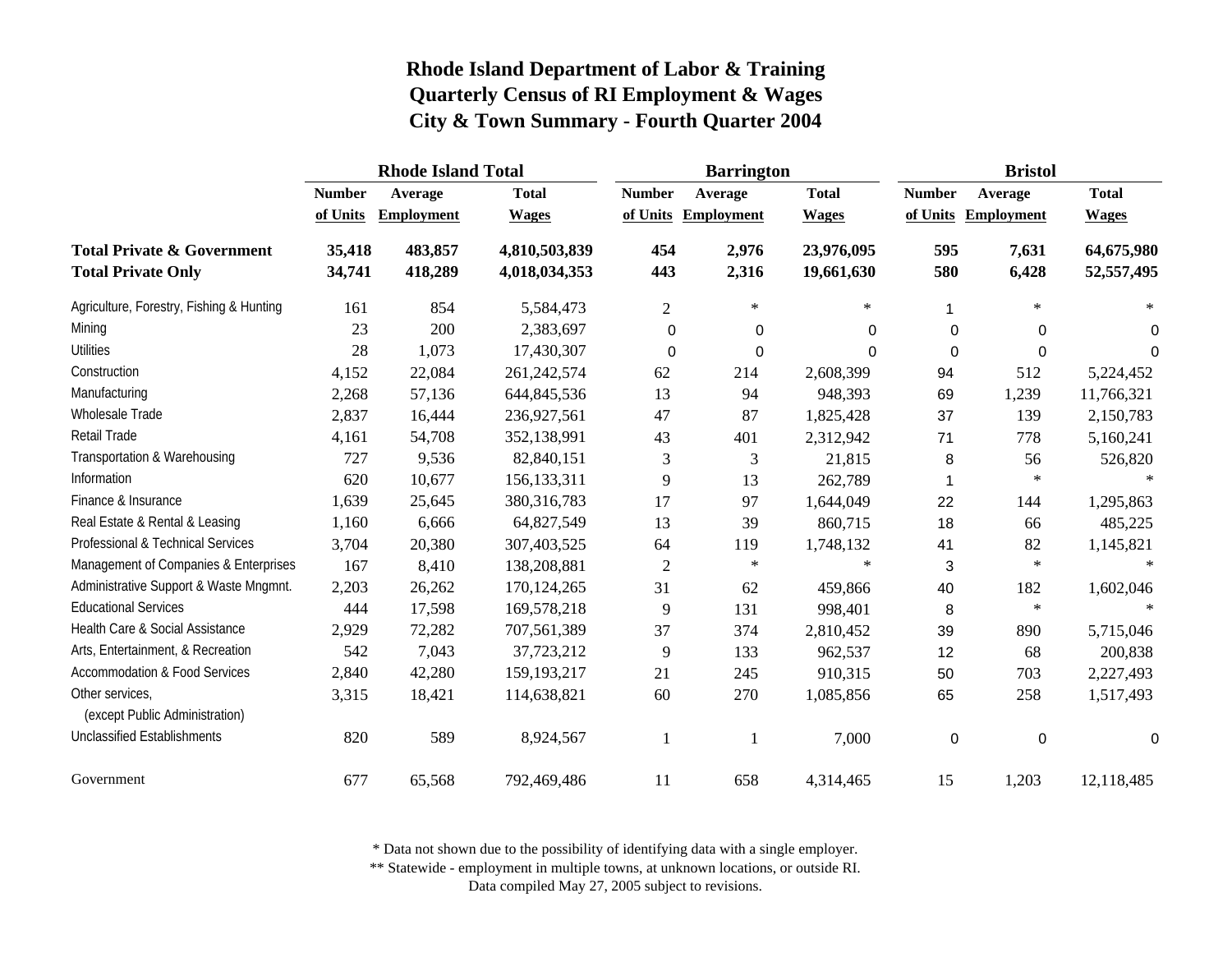|                                                                    | <b>Burrillville</b> |                     |                          |                | <b>Central Falls</b> |                          | <b>Charlestown</b> |                     |                          |
|--------------------------------------------------------------------|---------------------|---------------------|--------------------------|----------------|----------------------|--------------------------|--------------------|---------------------|--------------------------|
|                                                                    | <b>Number</b>       | Average             | <b>Total</b>             | <b>Number</b>  | Average              | <b>Total</b>             | <b>Number</b>      | Average             | <b>Total</b>             |
|                                                                    |                     | of Units Employment | <b>Wages</b>             | of Units       | <b>Employment</b>    | <b>Wages</b>             |                    | of Units Employment | <b>Wages</b>             |
| <b>Total Private &amp; Government</b><br><b>Total Private Only</b> | 307<br>293          | 3,048<br>2,396      | 24,001,632<br>17,410,227 | 274<br>264     | 3,552<br>2,669       | 29,354,077<br>19,334,953 | 254<br>241         | 1,765<br>1,588      | 15,805,075<br>14,071,373 |
| Agriculture, Forestry, Fishing & Hunting                           | $\overline{2}$      | $\ast$              | $\ast$                   | 0              | 0                    | 0                        |                    | $\ast$              |                          |
| Mining                                                             | $\mathbf 0$         | $\boldsymbol{0}$    | 0                        | 0              | 0                    | 0                        |                    | $\ast$              |                          |
| <b>Utilities</b>                                                   | $\overline{c}$      | $\ast$              | $\ast$                   | $\Omega$       | 0                    | 0                        | 0                  | 0                   | 0                        |
| Construction                                                       | 72                  | 255                 | 2,384,476                | 33             | 184                  | 1,626,101                | 64                 | 233                 | 3,135,792                |
| Manufacturing                                                      | 17                  | 497                 | 5,420,345                | 42             | 886                  | 7,922,785                | 7                  | 407                 | 3,877,531                |
| Wholesale Trade                                                    | 26                  | 56                  | 682,844                  | 10             | 100                  | 1,093,874                | 11                 | 34                  | 501,743                  |
| Retail Trade                                                       | 17                  | 159                 | 695,919                  | 37             | 280                  | 1,559,143                | 24                 | 173                 | 1,389,055                |
| Transportation & Warehousing                                       | 3                   | 11                  | 131,485                  | 7              | 72                   | 261,565                  | 6                  | $\ast$              |                          |
| Information                                                        | 6                   | 21                  | 138,052                  | 0              | 0                    | 0                        | 4                  | 17                  | 81,499                   |
| Finance & Insurance                                                | 7                   | 37                  | 324,634                  | 11             | 116                  | 1,114,927                | 5                  | 30                  | 341,309                  |
| Real Estate & Rental & Leasing                                     | 9                   | 19                  | 187,500                  | 10             | 57                   | 358,967                  | 13                 | 27                  | 505,387                  |
| Professional & Technical Services                                  | 20                  | 52                  | 757,325                  | 7              | 19                   | 130,890                  | 25                 | 44                  | 574,287                  |
| Management of Companies & Enterprises                              | $\overline{2}$      | $\ast$              | $\star$                  | 0              | 0                    | $\mathbf 0$              | 0                  | 0                   | 0                        |
| Administrative Support & Waste Mngmnt.                             | 11                  | 24                  | 133,593                  | 13             | 317                  | 1,916,931                | 20                 | 67                  | 495,954                  |
| <b>Educational Services</b>                                        | 4                   | 31                  | 128,725                  | $\mathbf{1}$   | $\ast$               | $\ast$                   | $\boldsymbol{0}$   | 0                   | $\Omega$                 |
| Health Care & Social Assistance                                    | 19                  | 509                 | 3,102,426                | 17             | 221                  | 1,405,320                | 17                 | 171                 | 1,425,450                |
| Arts, Entertainment, & Recreation                                  | 8                   | 62                  | 173,905                  | $\overline{c}$ | $\ast$               | $\ast$                   | 6                  | 8                   | 25,509                   |
| <b>Accommodation &amp; Food Services</b>                           | 28                  | 457                 | 1,365,739                | 41             | 263                  | 901,833                  | 21                 | 207                 | 816,116                  |
| Other services,<br>(except Public Administration)                  | 40                  | 136                 | 743,863                  | 32             | 138                  | 907,200                  | 15                 | 33                  | 151,731                  |
| <b>Unclassified Establishments</b>                                 | $\mathbf 0$         | 0                   | 0                        | 1              | 0                    | 0                        | 1                  |                     | 5,000                    |
| Government                                                         | 14                  | 652                 | 6,591,405                | 10             | 881                  | 10,019,124               | 13                 | 177                 | 1,733,702                |

\* Data not shown due to the possibility of identifying data with a single employer.

\*\* Statewide - employment in multiple towns, at unknown locations, or outside RI.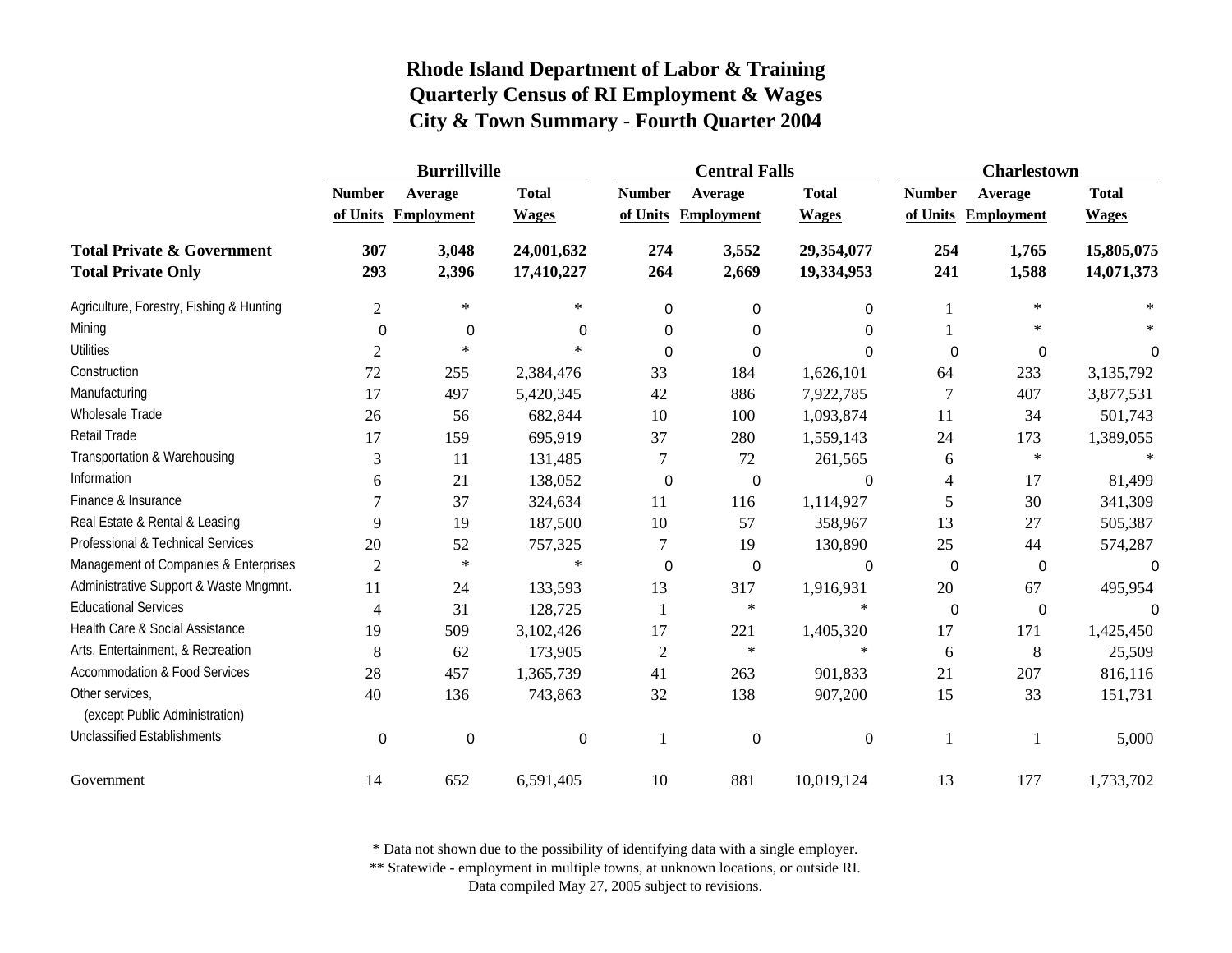|                                                                    | Coventry       |                     |                          |                | <b>Cranston</b>   |                            | <b>Cumberland</b> |                     |                          |
|--------------------------------------------------------------------|----------------|---------------------|--------------------------|----------------|-------------------|----------------------------|-------------------|---------------------|--------------------------|
|                                                                    | <b>Number</b>  | Average             | <b>Total</b>             | <b>Number</b>  | Average           | <b>Total</b>               | <b>Number</b>     | Average             | <b>Total</b>             |
|                                                                    |                | of Units Employment | <b>Wages</b>             | of Units       | <b>Employment</b> | <b>Wages</b>               |                   | of Units Employment | <b>Wages</b>             |
| <b>Total Private &amp; Government</b><br><b>Total Private Only</b> | 730<br>710     | 7,761<br>6,384      | 63,155,609<br>48,947,655 | 2,498<br>2,478 | 37,234<br>30,137  | 363,352,577<br>273,751,783 | 836<br>820        | 9,081<br>7,653      | 75,914,002<br>64,241,673 |
| Agriculture, Forestry, Fishing & Hunting                           | $\overline{2}$ | $\gg$               | $\ast$                   | 7              | 26                | 151,521                    | 0                 | 0                   | 0                        |
| Mining                                                             | $\mathbf 0$    | 0                   | 0                        | $\overline{2}$ | $\ast$            | $\ast$                     |                   | $\ast$              |                          |
| <b>Utilities</b>                                                   | 0              | $\mathbf 0$         | $\Omega$                 | 0              | 0                 | $\mathbf 0$                | $\mathbf 0$       | $\pmb{0}$           | 0                        |
| Construction                                                       | 151            | 714                 | 6,884,881                | 300            | 1,849             | 21,746,591                 | 130               | 848                 | 10,243,787               |
| Manufacturing                                                      | 50             | 857                 | 11,431,685               | 207            | 4,865             | 52,987,439                 | 47                | 1,670               | 15,846,700               |
| Wholesale Trade                                                    | 52             | 251                 | 2,740,838                | 203            | 1,737             | 23,545,408                 | 84                | 383                 | 5,148,934                |
| Retail Trade                                                       | 88             | 1,389               | 8,707,318                | 309            | 4,557             | 27,474,080                 | 86                | 1,100               | 5,691,276                |
| Transportation & Warehousing                                       | 18             | 180                 | 1,772,788                | 55             | 744               | 7,468,830                  | 20                | 401                 | 3,930,161                |
| Information                                                        | 4              | 17                  | 148,132                  | 33             | 1,454             | 19,593,227                 | 13                | 63                  | 559,714                  |
| Finance & Insurance                                                | 23             | 123                 | 1,012,034                | 142            | 1,394             | 24,177,115                 | 34                | 216                 | 2,409,463                |
| Real Estate & Rental & Leasing                                     | 18             | 55                  | 439,747                  | 79             | 680               | 6,178,565                  | 34                | 110                 | 955,790                  |
| Professional & Technical Services                                  | 66             | 185                 | 2,052,549                | 245            | 1,354             | 17,652,395                 | 85                | 257                 | 3,190,777                |
| Management of Companies & Enterprises                              | $\overline{4}$ | 60                  | 615,901                  | 17             | 464               | 5,126,984                  | $\sqrt{2}$        | $\ast$              | $\ast$                   |
| Administrative Support & Waste Mngmnt.                             | 49             | 191                 | 1,296,527                | 162            | 2,578             | 14,624,098                 | 52                | 230                 | 1,942,745                |
| <b>Educational Services</b>                                        | 8              | 103                 | 565,991                  | 30             | 410               | 2,305,706                  | $\overline{7}$    | 83                  | 381,941                  |
| Health Care & Social Assistance                                    | 39             | 852                 | 6,014,450                | 253            | 3,469             | 29,724,466                 | 68                | 1,091               | 8,008,032                |
| Arts, Entertainment, & Recreation                                  | 5              | 28                  | 71,375                   | 21             | 273               | 1,215,563                  | 11                | 80                  | 490,490                  |
| <b>Accommodation &amp; Food Services</b>                           | 62             | 1,060               | 3,123,273                | 159            | 2,712             | 9,785,067                  | 53                | 637                 | 1,998,642                |
| Other services,<br>(except Public Administration)                  | 69             | 309                 | 2,007,196                | 248            | 1,564             | 9,954,758                  | 90                | 471                 | 3,327,728                |
| <b>Unclassified Establishments</b>                                 | $\mathfrak{2}$ | $\ast$              | $\ast$                   | 6              | $\ast$            | $\ast$                     | 3                 | 3                   | 15,085                   |
| Government                                                         | 20             | 1,377               | 14,207,954               | 20             | 7,096             | 89,600,794                 | 16                | 1,427               | 11,672,329               |

\* Data not shown due to the possibility of identifying data with a single employer.

\*\* Statewide - employment in multiple towns, at unknown locations, or outside RI.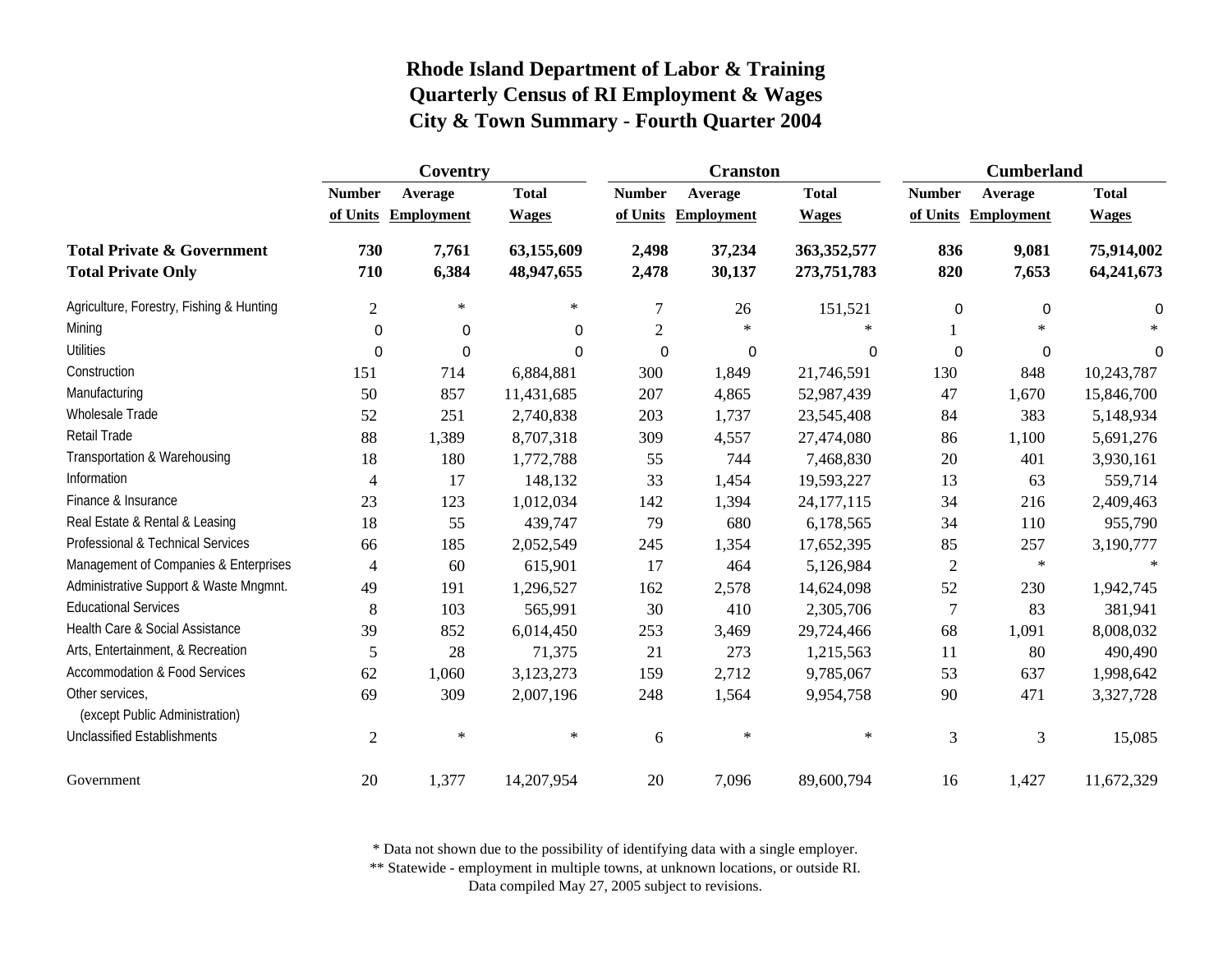|                                                                    | <b>East Greenwich</b> |                     |                          | <b>East Providence</b> |                     |                            | <b>Exeter</b>  |                     |                        |
|--------------------------------------------------------------------|-----------------------|---------------------|--------------------------|------------------------|---------------------|----------------------------|----------------|---------------------|------------------------|
|                                                                    | <b>Number</b>         | Average             | <b>Total</b>             | <b>Number</b>          | Average             | <b>Total</b>               | <b>Number</b>  | Average             | <b>Total</b>           |
|                                                                    |                       | of Units Employment | <b>Wages</b>             |                        | of Units Employment | <b>Wages</b>               |                | of Units Employment | <b>Wages</b>           |
| <b>Total Private &amp; Government</b><br><b>Total Private Only</b> | 731<br>717            | 7,523<br>6,790      | 75,380,527<br>67,859,706 | 1,502<br>1,482         | 22,258<br>20,404    | 223,091,878<br>202,782,336 | 161<br>156     | 1,092<br>992        | 8,672,017<br>7,651,481 |
|                                                                    |                       | $\ast$              | $\ast$                   |                        |                     |                            |                |                     |                        |
| Agriculture, Forestry, Fishing & Hunting                           |                       |                     |                          | $\Omega$               | 0                   | 0                          | 6              | 96                  | 408,791                |
| Mining                                                             | $\mathbf 0$           | 0                   | 0                        | 0                      | $\Omega$            | 0                          | $\Omega$       | 0                   | 0                      |
| <b>Utilities</b>                                                   | $\mathbf 0$           | 0                   | 0                        | $\Omega$               | $\Omega$            | 0                          | $\Omega$       | $\Omega$            | $\Omega$               |
| Construction                                                       | 56                    | 337                 | 4,437,895                | 214                    | 1,233               | 17,329,293                 | 28             | 97                  | 909,901                |
| Manufacturing                                                      | 28                    | 1,233               | 15,212,128               | 126                    | 3,207               | 36,912,465                 | 10             | 150                 | 1,444,119              |
| Wholesale Trade                                                    | 84                    | 427                 | 8,320,758                | 129                    | 1,587               | 21,483,895                 | 10             | 66                  | 651,680                |
| Retail Trade                                                       | 78                    | 749                 | 6,505,030                | 150                    | 2,264               | 19,488,728                 | 15             | 86                  | 478,148                |
| Transportation & Warehousing                                       | 7                     | 108                 | 1,251,504                | 26                     | 111                 | 1,041,917                  | 5              | $\ast$              |                        |
| Information                                                        | 22                    | 48                  | 808,841                  | 25                     | 594                 | 9,260,419                  |                | $\ast$              |                        |
| Finance & Insurance                                                | 49                    | 494                 | 8,326,133                | 102                    | 2,490               | 29,454,520                 |                | $\ast$              |                        |
| Real Estate & Rental & Leasing                                     | 29                    | 96                  | 820,855                  | 51                     | 235                 | 2,201,584                  | $\overline{7}$ | 8                   | 434,447                |
| Professional & Technical Services                                  | 98                    | 344                 | 4,428,517                | 152                    | 1,163               | 14,543,185                 | 15             | 49                  | 594,719                |
| Management of Companies & Enterprises                              | $\overline{2}$        | $\ast$              | $\ast$                   | 6                      | 86                  | 650,676                    | 0              | 0                   | 0                      |
| Administrative Support & Waste Mngmnt.                             | 38                    | 266                 | 1,917,953                | 91                     | 706                 | 4,736,191                  | 18             | 41                  | 303,362                |
| <b>Educational Services</b>                                        | 19                    | 211                 | 1,300,533                | 16                     | 613                 | 4,918,038                  | $\overline{2}$ | $\ast$              |                        |
| Health Care & Social Assistance                                    | 76                    | 1,237               | 9,155,378                | 131                    | 3,382               | 28,606,005                 | 11             | 148                 | 974,801                |
| Arts, Entertainment, & Recreation                                  | 16                    | 98                  | 640,999                  | 22                     | 486                 | 1,914,531                  | $\overline{4}$ | 30                  | 284,518                |
| <b>Accommodation &amp; Food Services</b>                           | 47                    | 845                 | 3,011,258                | 105                    | 1,559               | 5,113,056                  | 11             | 117                 | 572,181                |
| Other services.                                                    | 65                    | 260                 | 1,358,246                | 134                    | 684                 | 5,118,671                  | 12             | 35                  | 129,989                |
| (except Public Administration)                                     |                       |                     |                          |                        |                     |                            |                |                     |                        |
| <b>Unclassified Establishments</b>                                 | 2                     |                     | 8,900                    | $\overline{2}$         | $\overline{4}$      | 9,162                      | $\mathbf 0$    | $\mathbf 0$         | $\Omega$               |
| Government                                                         | 14                    | 733                 | 7,520,821                | $20\,$                 | 1,852               | 20,309,542                 | 5              | 99                  | 1,020,536              |

\* Data not shown due to the possibility of identifying data with a single employer.

\*\* Statewide - employment in multiple towns, at unknown locations, or outside RI.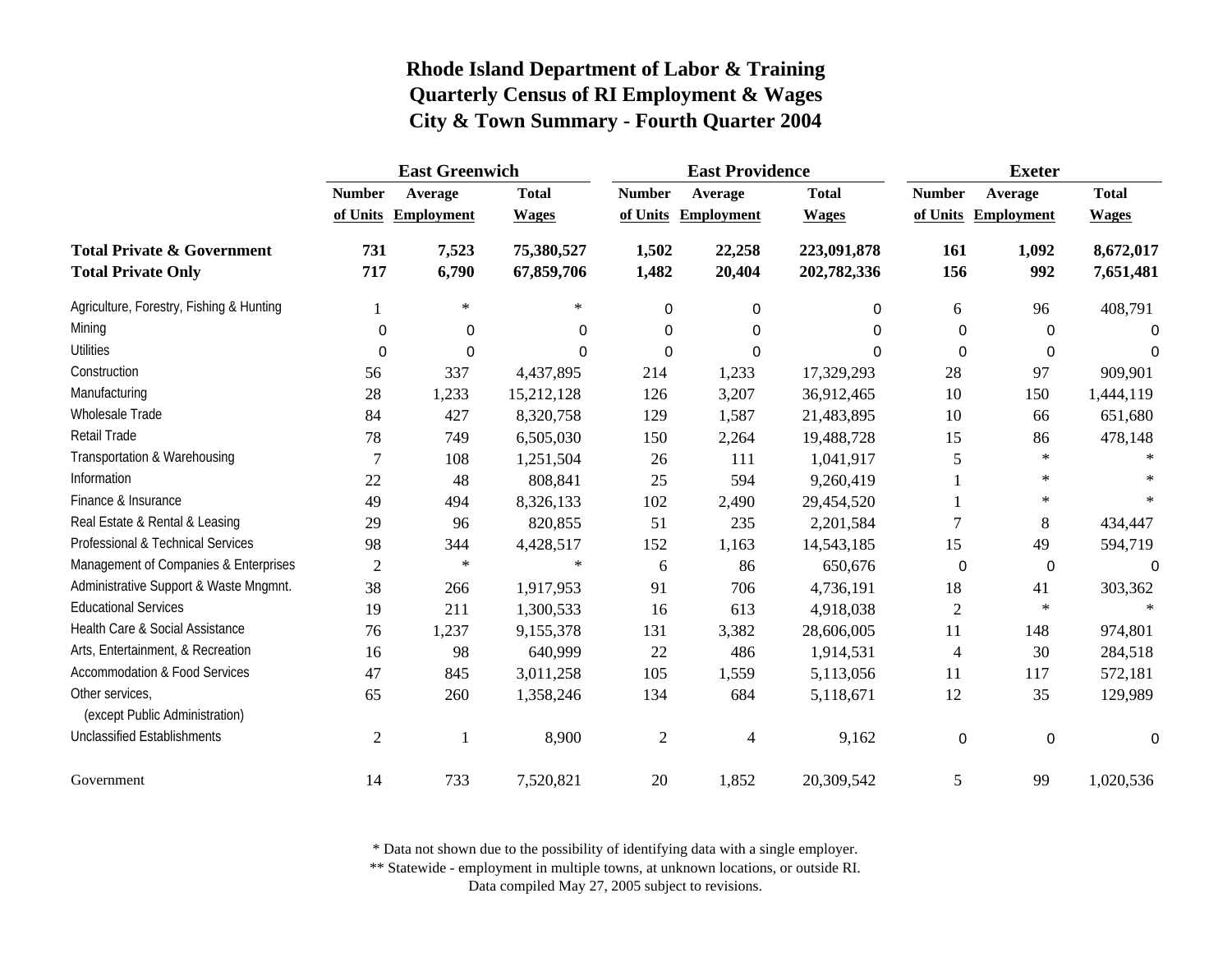|                                                   | Foster         |                     |                  |                         | Glocester         |              | Hopkinton      |                     |              |  |
|---------------------------------------------------|----------------|---------------------|------------------|-------------------------|-------------------|--------------|----------------|---------------------|--------------|--|
|                                                   | <b>Number</b>  | Average             | <b>Total</b>     | <b>Number</b>           | Average           | <b>Total</b> | <b>Number</b>  | Average             | <b>Total</b> |  |
|                                                   |                | of Units Employment | <b>Wages</b>     | of Units                | <b>Employment</b> | <b>Wages</b> |                | of Units Employment | <b>Wages</b> |  |
| <b>Total Private &amp; Government</b>             | 102            | 509                 | 2,985,491        | 208                     | 1,596             | 11,642,424   | 194            | 1,257               | 10,346,169   |  |
| <b>Total Private Only</b>                         | 96             | 391                 | 2,119,537        | 192                     | 1,100             | 7,555,741    | 184            | 1,166               | 9,402,332    |  |
| Agriculture, Forestry, Fishing & Hunting          | 6              | 25                  | 95,370           | $\mathbf{2}$            | $\ast$            | $\ast$       | 5              | 10                  | 51,399       |  |
| Mining                                            | 0              | $\mathbf 0$         | 0                |                         | $\ast$            | $\ast$       |                | $\ast$              |              |  |
| <b>Utilities</b>                                  | $\Omega$       | $\mathbf 0$         | $\Omega$         |                         | $\ast$            | $\ast$       | $\Omega$       | 0                   | 0            |  |
| Construction                                      | 25             | 66                  | 530,278          | 54                      | 132               | 1,123,734    | 53             | 163                 | 1,548,016    |  |
| Manufacturing                                     | 4              | 16                  | 90,588           | 5                       | 29                | 240,867      | 16             | 378                 | 3,784,192    |  |
| <b>Wholesale Trade</b>                            | 8              | 21                  | 106,518          | 8                       | 9                 | 102,737      | $\overline{7}$ | 14                  | 266,469      |  |
| <b>Retail Trade</b>                               | 6              | 12                  | 53,006           | 22                      | 218               | 1,036,852    | 20             | 112                 | 553,314      |  |
| Transportation & Warehousing                      | 4              | 34                  | 91,338           | 10                      | 76                | 623,502      | 4              | $\ast$              |              |  |
| Information                                       | 3              | 14                  | 45,823           | 5                       | 22                | 109,419      | 5              | 14                  | 51,002       |  |
| Finance & Insurance                               |                | $\ast$              | $\ast$           |                         | 29                | 466,975      | 4              | 2                   | 5,957        |  |
| Real Estate & Rental & Leasing                    |                | $\ast$              | $\ast$           | 3                       | $\ast$            | $\ast$       | 6              | 12                  | 92,011       |  |
| Professional & Technical Services                 | 11             | 18                  | 194,786          | 7                       | 10                | 63,869       | 9              | 28                  | 418,814      |  |
| Management of Companies & Enterprises             | $\mathbf 0$    | $\mathbf 0$         | $\boldsymbol{0}$ | 0                       | 0                 | 0            | 0              | 0                   | 0            |  |
| Administrative Support & Waste Mngmnt.            | 8              | 21                  | 90,157           | 16                      | 63                | 521,524      | 11             | 24                  | 163,234      |  |
| <b>Educational Services</b>                       | $\mathbf 0$    | 0                   | 0                | $\overline{\mathbf{1}}$ | $\ast$            | $\ast$       | 1              | $\ast$              |              |  |
| Health Care & Social Assistance                   | 5              | 53                  | 385,893          | 11                      | 287               | 2,282,296    | 15             | 169                 | 1,088,482    |  |
| Arts, Entertainment, & Recreation                 | $\overline{c}$ | $\ast$              | $\ast$           | $\overline{2}$          | $\ast$            | $\ast$       | 6              | 54                  | 182,893      |  |
| <b>Accommodation &amp; Food Services</b>          | 8              | 40                  | 134,645          | 19                      | 164               | 457,823      | 8              | 45                  | 137,501      |  |
| Other services,<br>(except Public Administration) | 4              | 8                   | 55,964           | 17                      | 38                | 236,639      | 12             | 111                 | 796,833      |  |
| <b>Unclassified Establishments</b>                | 0              | 0                   | 0                | -1                      | $\overline{2}$    | 6,286        | 1              | $\mathbf{1}$        | 5,055        |  |
| Government                                        | 6              | 117                 | 865,954          | 16                      | 498               | 4,086,683    | 10             | 94                  | 943,837      |  |

\* Data not shown due to the possibility of identifying data with a single employer.

\*\* Statewide - employment in multiple towns, at unknown locations, or outside RI.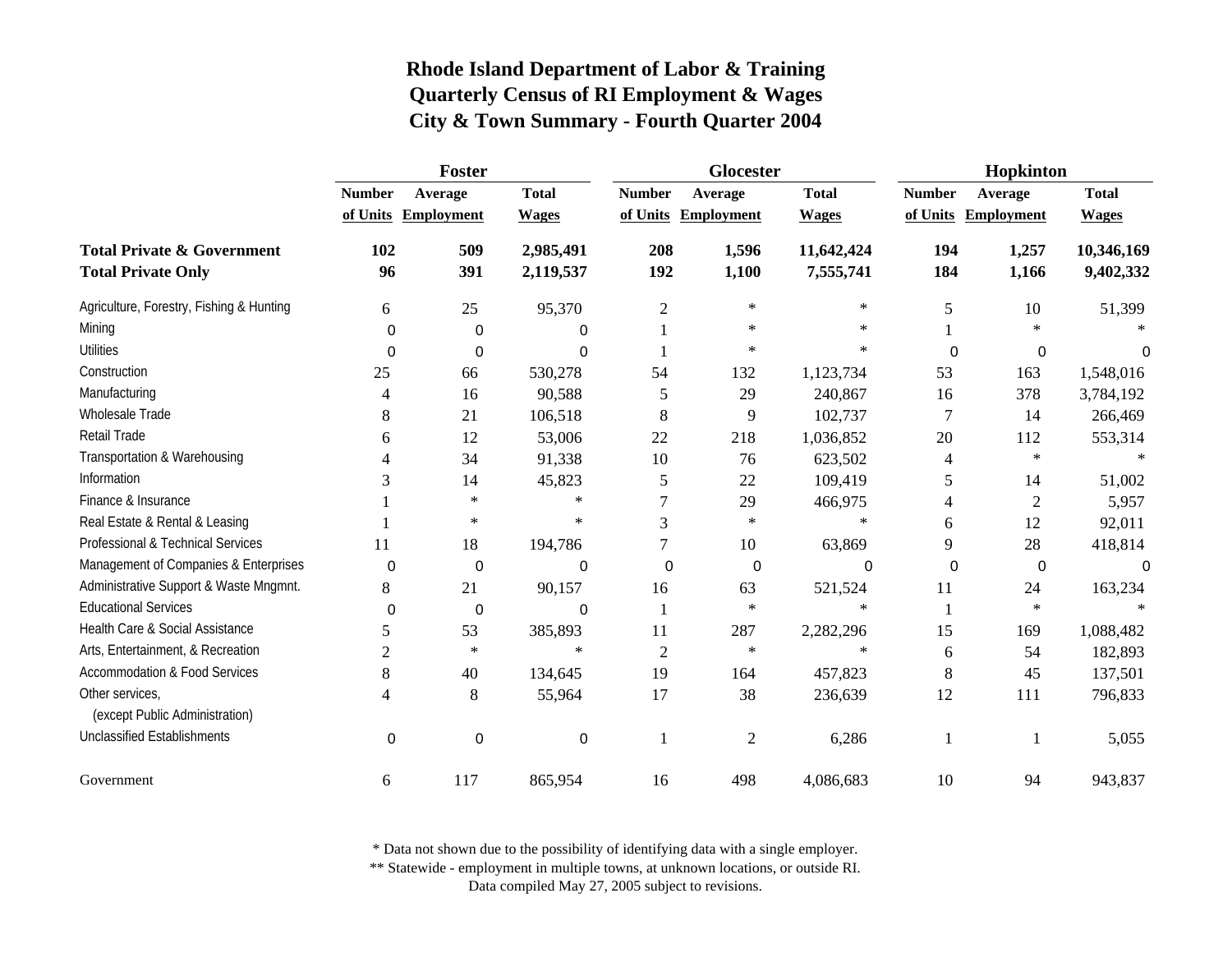|                                                                    | <b>Jamestown</b> |                   |                        |                | <b>Johnston</b>   |                            | <b>Lincoln</b> |                   |                            |
|--------------------------------------------------------------------|------------------|-------------------|------------------------|----------------|-------------------|----------------------------|----------------|-------------------|----------------------------|
|                                                                    | <b>Number</b>    | Average           | <b>Total</b>           | <b>Number</b>  | Average           | <b>Total</b>               | <b>Number</b>  | Average           | <b>Total</b>               |
|                                                                    | of Units         | <b>Employment</b> | <b>Wages</b>           | of Units       | <b>Employment</b> | <b>Wages</b>               | of Units       | <b>Employment</b> | <b>Wages</b>               |
| <b>Total Private &amp; Government</b><br><b>Total Private Only</b> | 203<br>190       | 1,198<br>941      | 9,668,534<br>7,431,124 | 1,100<br>1,088 | 12,270<br>11,157  | 121,608,423<br>111,802,066 | 754<br>733     | 13,901<br>12,516  | 141,178,328<br>127,077,480 |
| Agriculture, Forestry, Fishing & Hunting                           | 3                | 6                 | 51,562                 | 7              | 23                | 66,966                     | $\overline{c}$ | $\ast$            | $\ast$                     |
| Mining                                                             | 0                | 0                 | 0                      |                | $\ast$            | $\ast$                     | 0              | $\Omega$          | 0                          |
| <b>Utilities</b>                                                   | 0                | 0                 | 0                      | 3              | 42                | 777,565                    |                | $\ast$            |                            |
| Construction                                                       | 36               | 98                | 1,040,125              | 181            | 849               | 9,382,285                  | 103            | 878               | 11,612,671                 |
| Manufacturing                                                      | 4                | 32                | 269,410                | 102            | 1,468             | 14,380,352                 | 55             | 2,925             | 30,217,234                 |
| Wholesale Trade                                                    | 15               | 36                | 430,560                | 62             | 470               | 6,740,327                  | 75             | 471               | 7,261,091                  |
| Retail Trade                                                       | 15               | 126               | 704,696                | 140            | 1,619             | 12,505,916                 | 58             | 860               | 6,675,130                  |
| Transportation & Warehousing                                       | 5                | 8                 | 162,338                | 34             | 264               | 2,049,256                  | 18             | 333               | 3,179,392                  |
| Information                                                        | $\mathfrak{2}$   | $\star$           | $\ast$                 | 9              | $\ast$            | $\ast$                     | 13             | 216               | 2,796,927                  |
| Finance & Insurance                                                | 5                | 17                | 303,198                | 44             | 1,187             | 19,618,339                 | 50             | 2,561             | 28,759,685                 |
| Real Estate & Rental & Leasing                                     | 10               | 55                | 318,129                | 36             | 265               | 1,877,615                  | 21             | 46                | 367,274                    |
| Professional & Technical Services                                  | 34               | 80                | 1,103,294              | 60             | 345               | 3,790,587                  | 98             | 687               | 10,486,681                 |
| Management of Companies & Enterprises                              |                  | $\ast$            | $\ast$                 | $\overline{2}$ | $\ast$            | $\ast$                     | $\overline{7}$ | 94                | 2,631,825                  |
| Administrative Support & Waste Mngmnt.                             | 13               | 36                | 253,233                | 126            | 1,497             | 11,985,448                 | 38             | 450               | 2,966,279                  |
| <b>Educational Services</b>                                        | $\overline{2}$   | $\star$           | $\star$                | 11             | 28                | 196,646                    | 9              | 53                | 422,017                    |
| Health Care & Social Assistance                                    | 11               | 118               | 795,865                | 92             | 1,373             | 12,905,872                 | 67             | 1,107             | 8,942,578                  |
| Arts, Entertainment, & Recreation                                  | $\overline{7}$   | 112               | 745,686                | 4              | 35                | 196,810                    | 24             | 1,000             | 6,124,206                  |
| Accommodation & Food Services                                      | 11               | 136               | 505,384                | 78             | 864               | 3,011,606                  | 41             | 507               | 1,466,197                  |
| Other services,<br>(except Public Administration)                  | 16               | 62                | 544,865                | 93             | 468               | 2,781,094                  | 53             | 196               | 1,178,617                  |
| <b>Unclassified Establishments</b>                                 | 0                | $\boldsymbol{0}$  | $\boldsymbol{0}$       | 3              | 0                 | 0                          | 0              | $\mathbf 0$       | 0                          |
| Government                                                         | 13               | 257               | 2,237,410              | 12             | 1,113             | 9,806,357                  | 21             | 1,387             | 14,100,848                 |

\* Data not shown due to the possibility of identifying data with a single employer.

\*\* Statewide - employment in multiple towns, at unknown locations, or outside RI.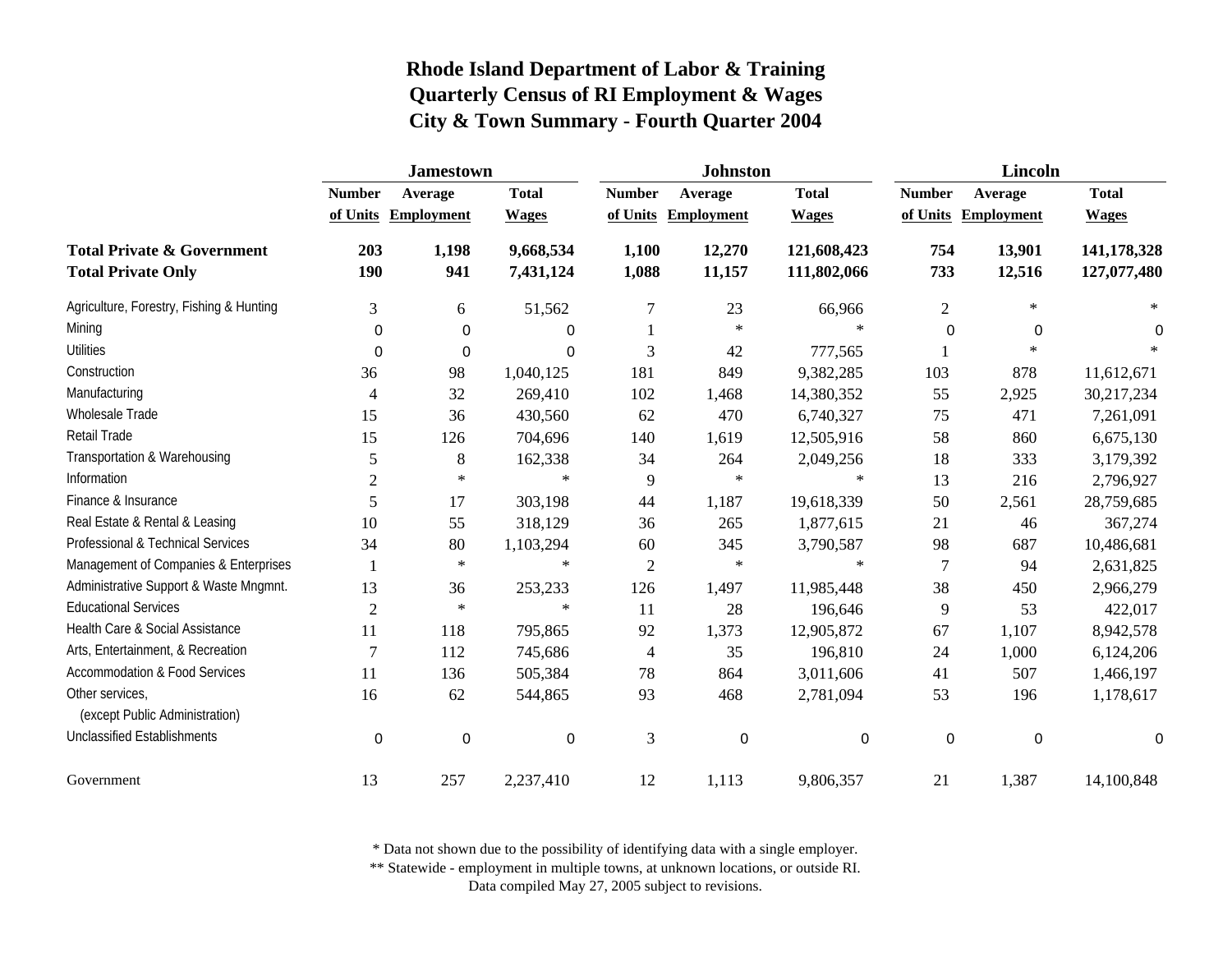|                                          | <b>Little Compton</b> |                   |              |               | <b>Middletown</b>   |              | <b>Narragansett</b> |                     |              |
|------------------------------------------|-----------------------|-------------------|--------------|---------------|---------------------|--------------|---------------------|---------------------|--------------|
|                                          | <b>Number</b>         | Average           | <b>Total</b> | <b>Number</b> | Average             | <b>Total</b> | <b>Number</b>       | Average             | <b>Total</b> |
|                                          | of Units              | <b>Employment</b> | <b>Wages</b> |               | of Units Employment | <b>Wages</b> |                     | of Units Employment | <b>Wages</b> |
| <b>Total Private &amp; Government</b>    | 131                   | 638               | 4,661,591    | 744           | 10,893              | 103,804,400  | 490                 | 4,164               | 33, 342, 693 |
| <b>Total Private Only</b>                | 124                   | 498               | 3,611,556    | 731           | 10,121              | 94,722,171   | 472                 | 3,137               | 22,155,440   |
| Agriculture, Forestry, Fishing & Hunting | 6                     | 33                | 101,729      | 5             | 74                  | 578,449      | 6                   | 38                  | 256,268      |
| Mining                                   |                       | $\ast$            | $\ast$       |               | $\ast$              | $\ast$       | $\boldsymbol{0}$    | 0                   | $\Omega$     |
| <b>Utilities</b>                         | $\mathbf 0$           | 0                 | 0            |               | $\ast$              | $\ast$       | $\mathbf 0$         | $\Omega$            | $\Omega$     |
| Construction                             | 35                    | 136               | 1,533,217    | 83            | 468                 | 5,561,550    | 55                  | 146                 | 1,923,085    |
| Manufacturing                            | 3                     | 35                | 157,376      | 20            | 411                 | 4,844,960    | 20                  | 124                 | 1,717,430    |
| Wholesale Trade                          | 3                     | $\ast$            | $\ast$       | 42            | 236                 | 2,845,792    | 36                  | 99                  | 1,440,500    |
| Retail Trade                             |                       | 27                | 105,868      | 91            | 1,563               | 11,160,802   | 54                  | 678                 | 4,570,512    |
| Transportation & Warehousing             |                       | $\ast$            | $\ast$       | 6             | 70                  | 232,860      | 10                  | 111                 | 774,399      |
| Information                              |                       | $\ast$            | $\ast$       | 18            | 312                 | 6,478,168    | $\overline{4}$      | $\overline{2}$      | 76,073       |
| Finance & Insurance                      | $\overline{c}$        | $\ast$            | $\ast$       | 25            | 420                 | 6,850,821    | 19                  | 58                  | 631,763      |
| Real Estate & Rental & Leasing           | 4                     | 10                | 144,813      | 34            | 168                 | 1,579,420    | 28                  | 89                  | 897,791      |
| Professional & Technical Services        | 11                    | 19                | 216,983      | 88            | 1,682               | 25,671,797   | 45                  | 140                 | 1,991,341    |
| Management of Companies & Enterprises    | 1                     | $\ast$            | $\ast$       | 5             | 182                 | 1,992,206    | $\pmb{0}$           | 0                   | 0            |
| Administrative Support & Waste Mngmnt.   | 14                    | 25                | 218,978      | 36            | 375                 | 3,252,935    | 36                  | 143                 | 1,084,673    |
| <b>Educational Services</b>              | $\overline{c}$        | $\ast$            | $\ast$       | 11            | 388                 | 3,332,707    | 3                   | 3                   | 21,325       |
| Health Care & Social Assistance          | 3                     | $\ast$            | $\ast$       | 76            | 1,587               | 10,795,301   | 38                  | 317                 | 2,582,021    |
| Arts, Entertainment, & Recreation        | 6                     | 37                | 244,596      | 14            | 133                 | 668,538      | 12                  | 132                 | 469,981      |
| <b>Accommodation &amp; Food Services</b> | 7                     | 67                | 189,594      | 90            | 1,442               | 5,398,955    | 64                  | 842                 | 2,570,849    |
| Other services.                          | 17                    | 50                | 199,258      | 84            | 567                 | 2,895,613    | 41                  | 214                 | 1,116,078    |
| (except Public Administration)           |                       |                   |              |               |                     |              |                     |                     |              |
| <b>Unclassified Establishments</b>       | $\mathbf 0$           | $\mathbf 0$       | $\mathbf 0$  |               | $\mathbf 0$         | $\mathbf 0$  | 1                   |                     | 31,351       |
| Government                               | 7                     | 139               | 1,050,035    | 13            | 773                 | 9,082,229    | 18                  | 1,029               | 11,187,253   |

\* Data not shown due to the possibility of identifying data with a single employer.

\*\* Statewide - employment in multiple towns, at unknown locations, or outside RI.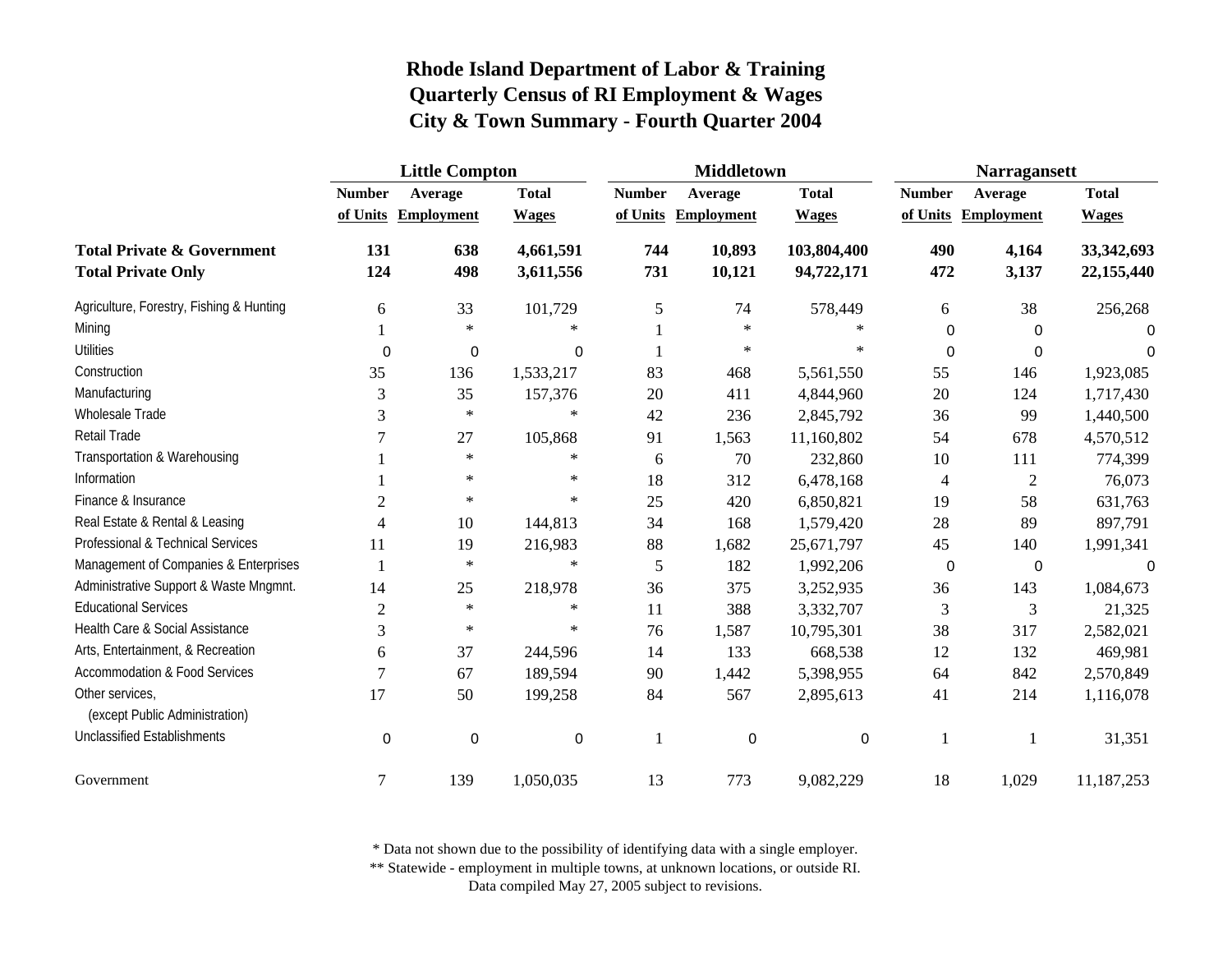|                                                   | <b>Newport</b> |                   |              |                | <b>New Shoreham</b> |              | <b>North Kingstown</b> |                     |               |
|---------------------------------------------------|----------------|-------------------|--------------|----------------|---------------------|--------------|------------------------|---------------------|---------------|
|                                                   | <b>Number</b>  | Average           | <b>Total</b> | <b>Number</b>  | Average             | <b>Total</b> | <b>Number</b>          | Average             | <b>Total</b>  |
|                                                   | of Units       | <b>Employment</b> | <b>Wages</b> | of Units       | <b>Employment</b>   | <b>Wages</b> |                        | of Units Employment | <b>Wages</b>  |
| <b>Total Private &amp; Government</b>             | 1,275          | 17,714            | 187,985,923  | 208            | 641                 | 5,548,325    | 1,003                  | 13,993              | 158, 135, 182 |
| <b>Total Private Only</b>                         | 1,249          | 12,732            | 102,738,982  | 191            | 526                 | 4,513,797    | 985                    | 12,283              | 139,851,545   |
| Agriculture, Forestry, Fishing & Hunting          | 5              | 48                | 682,809      |                | $\ast$              | $\ast$       | 8                      | 54                  | 562,943       |
| Mining                                            | 0              | 0                 | 0            | $\mathbf 0$    | $\boldsymbol{0}$    | 0            | 0                      | 0                   | 0             |
| <b>Utilities</b>                                  | 0              | 0                 | 0            |                | $\ast$              | $\ast$       | $\overline{2}$         | $\ast$              |               |
| Construction                                      | 98             | 556               | 6,483,234    | 32             | 94                  | 1,081,463    | 123                    | 388                 | 4,125,662     |
| Manufacturing                                     | 38             | 267               | 2,403,216    | 5              | 8                   | 104,790      | 66                     | 4,520               | 76,260,356    |
| Wholesale Trade                                   | 71             | 179               | 3,044,204    |                | $\ast$              | $\ast$       | 104                    | 336                 | 6,746,414     |
| <b>Retail Trade</b>                               | 222            | 1,669             | 8,868,614    | 41             | 85                  | 668,158      | 109                    | 2,114               | 14,393,919    |
| Transportation & Warehousing                      | 33             | 259               | 1,722,858    | 3              | 8                   | 40,951       | 32                     | 296                 | 2,119,678     |
| Information                                       | 20             | 254               | 2,470,348    | 4              | 9                   | 96,485       | 27                     | 167                 | 2,266,753     |
| Finance & Insurance                               | 33             | 150               | 1,621,433    | $\overline{c}$ | $\ast$              | $\ast$       | 54                     | 371                 | 4,878,873     |
| Real Estate & Rental & Leasing                    | 58             | 394               | 3,845,140    | 13             | 30                  | 235,899      | 29                     | 91                  | 586,811       |
| Professional & Technical Services                 | 159            | 877               | 15,303,389   | 5              | 8                   | 73,207       | 122                    | 326                 | 4,339,591     |
| Management of Companies & Enterprises             | 4              | 36                | 481,139      |                | $\ast$              | $\ast$       | 8                      | 460                 | 4,981,905     |
| Administrative Support & Waste Mngmnt.            | 69             | 498               | 4,813,795    | 11             | 28                  | 294,701      | 56                     | 287                 | 1,791,559     |
| <b>Educational Services</b>                       | 15             | 582               | 5,742,786    |                | $\ast$              | $\ast$       | 15                     | 76                  | 668,338       |
| Health Care & Social Assistance                   | 84             | 1,981             | 18,074,274   | $\overline{c}$ | $\ast$              | $\ast$       | 64                     | 1,020               | 7,531,002     |
| Arts, Entertainment, & Recreation                 | 47             | 954               | 6,684,330    | 9              | 23                  | 139,643      | 27                     | 205                 | 1,211,807     |
| <b>Accommodation &amp; Food Services</b>          | 169            | 3,274             | 16,247,107   | 46             | 179                 | 1,239,597    | 65                     | 1,051               | 3,074,589     |
| Other services,<br>(except Public Administration) | 121            | 752               | 4,197,133    | 13             | 21                  | 131,968      | 71                     | 392                 | 2,310,371     |
| <b>Unclassified Establishments</b>                | 3              | $\overline{2}$    | 53,173       | 0              | 0                   | 0            | 3                      | $\ast$              | $\ast$        |
| Government                                        | 26             | 4,984             | 85,246,941   | 17             | 115                 | 1,034,528    | 18                     | 1,709               | 18,283,637    |

\* Data not shown due to the possibility of identifying data with a single employer.

\*\* Statewide - employment in multiple towns, at unknown locations, or outside RI.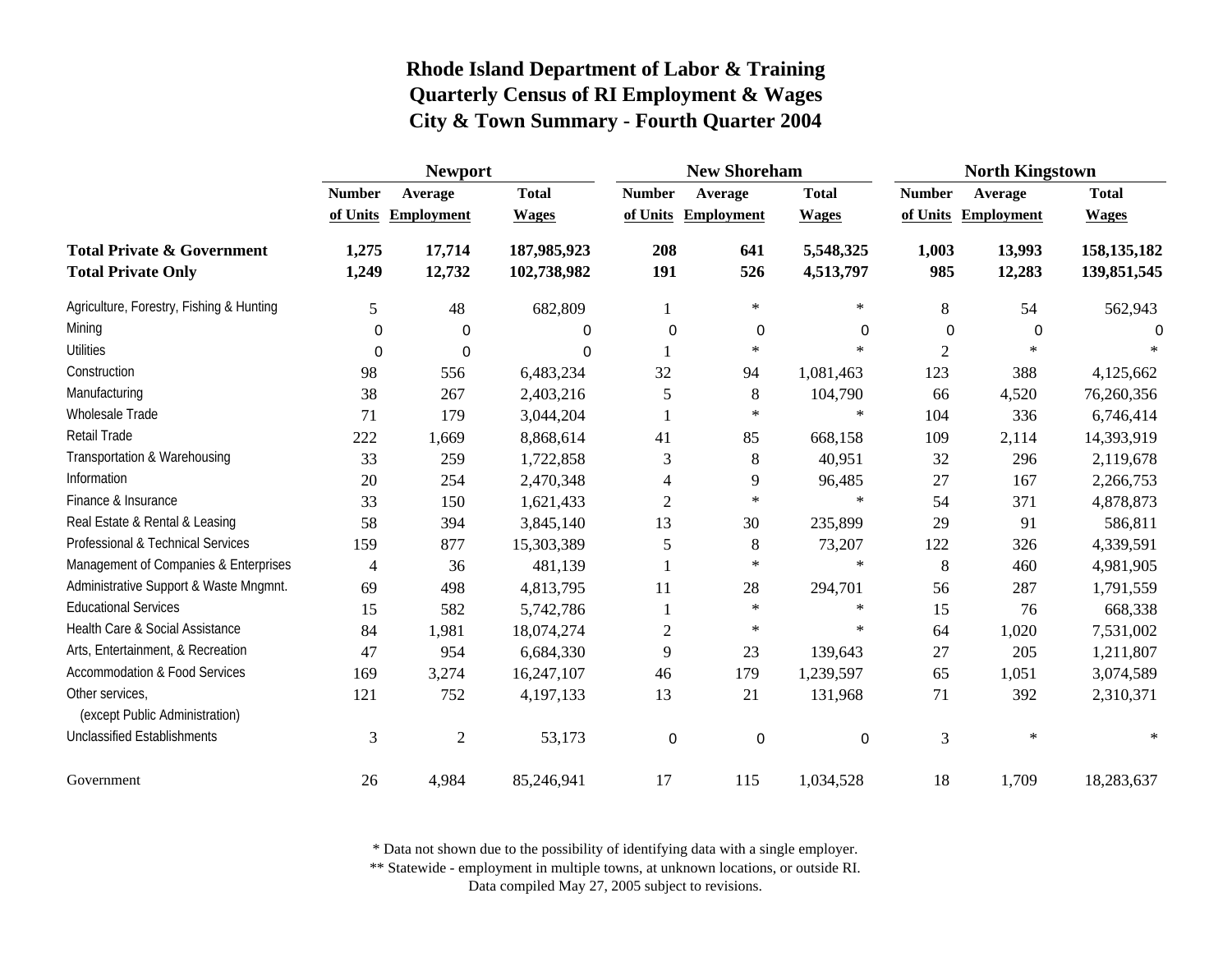|                                                   | <b>North Providence</b> |                   |              | <b>North Smithfield</b> |                     |              | Pawtucket      |                   |              |
|---------------------------------------------------|-------------------------|-------------------|--------------|-------------------------|---------------------|--------------|----------------|-------------------|--------------|
|                                                   | <b>Number</b>           | Average           | <b>Total</b> | <b>Number</b>           | Average             | <b>Total</b> | <b>Number</b>  | Average           | <b>Total</b> |
|                                                   | of Units                | <b>Employment</b> | <b>Wages</b> |                         | of Units Employment | <b>Wages</b> | of Units       | <b>Employment</b> | <b>Wages</b> |
| <b>Total Private &amp; Government</b>             | 754                     | 8,807             | 72,314,855   | 363                     | 4,339               | 36,676,395   | 1,580          | 28,235            | 274,072,560  |
| <b>Total Private Only</b>                         | 744                     | 7,880             | 61,343,689   | 352                     | 3,916               | 33,515,703   | 1,555          | 25,711            | 238,512,004  |
| Agriculture, Forestry, Fishing & Hunting          | 0                       | 0                 | 0            | 3                       | 14                  | 47,982       | 0              | $\mathbf 0$       | 0            |
| Mining                                            | 0                       | 0                 | 0            | $\overline{2}$          | $\ast$              | $\ast$       | 0              | 0                 | $\Omega$     |
| <b>Utilities</b>                                  | $\Omega$                | $\Omega$          | 0            | $\Omega$                | $\boldsymbol{0}$    | 0            | 3              | 7                 | 80,388       |
| Construction                                      | 74                      | 294               | 2,944,309    | 58                      | 377                 | 4,389,881    | 169            | 1,107             | 12,806,013   |
| Manufacturing                                     | 55                      | 655               | 7,192,131    | $30\,$                  | 622                 | 6,020,823    | 186            | 6,468             | 64,664,937   |
| Wholesale Trade                                   | 43                      | 152               | 1,944,900    | 30                      | 209                 | 2,869,424    | 85             | 573               | 6,741,373    |
| <b>Retail Trade</b>                               | 107                     | 1,248             | 7,566,217    | 41                      | 650                 | 5,061,007    | 209            | 2,213             | 14,651,461   |
| Transportation & Warehousing                      | 18                      | 99                | 713,036      | 10                      | 193                 | 1,973,121    | 37             | 450               | 4,834,583    |
| Information                                       | 9                       | 32                | 371,394      | 5                       | 14                  | 115,396      | 26             | 1,067             | 14,000,516   |
| Finance & Insurance                               | 41                      | 370               | 3,857,022    | 13                      | 77                  | 904,855      | 51             | 988               | 10,290,042   |
| Real Estate & Rental & Leasing                    | 27                      | 99                | 823,308      | 11                      | 27                  | 169,334      | 50             | 335               | 3,934,446    |
| Professional & Technical Services                 | 58                      | 281               | 2,955,667    | $40\,$                  | 260                 | 2,796,672    | 111            | 482               | 4,873,728    |
| Management of Companies & Enterprises             |                         | $\ast$            | $\ast$       | 0                       | 0                   | 0            | $\overline{7}$ | $\ast$            |              |
| Administrative Support & Waste Mngmnt.            | 58                      | 474               | 2,336,615    | 10                      | 40                  | 291,685      | 99             | 2,175             | 10,160,839   |
| <b>Educational Services</b>                       | 10                      | 23                | 71,310       | 3                       | 6                   | 8,661        | 20             | 354               | 2,738,061    |
| Health Care & Social Assistance                   | 77                      | 2,762             | 25,190,609   | 35                      | 795                 | 6,188,746    | 176            | 5,098             | 50,951,383   |
| Arts, Entertainment, & Recreation                 | 6                       | $\ast$            | $\ast$       | $\mathfrak{Z}$          | 18                  | 113,660      | 13             | 216               | 993,211      |
| <b>Accommodation &amp; Food Services</b>          | 73                      | 893               | 2,881,909    | 21                      | 447                 | 1,268,496    | 133            | 1,480             | 4,936,743    |
| Other services,<br>(except Public Administration) | 86                      | 354               | 2,086,753    | 35                      | 121                 | 589,516      | 175            | 1,419             | 8,789,942    |
| <b>Unclassified Establishments</b>                |                         | $\ast$            | $\ast$       | $\overline{2}$          | $\ast$              | $\ast$       | 5              | $\ast$            |              |
| Government                                        | 10                      | 928               | 10,971,166   | 11                      | 423                 | 3,160,692    | 25             | 2,525             | 35,560,556   |

\* Data not shown due to the possibility of identifying data with a single employer.

\*\* Statewide - employment in multiple towns, at unknown locations, or outside RI.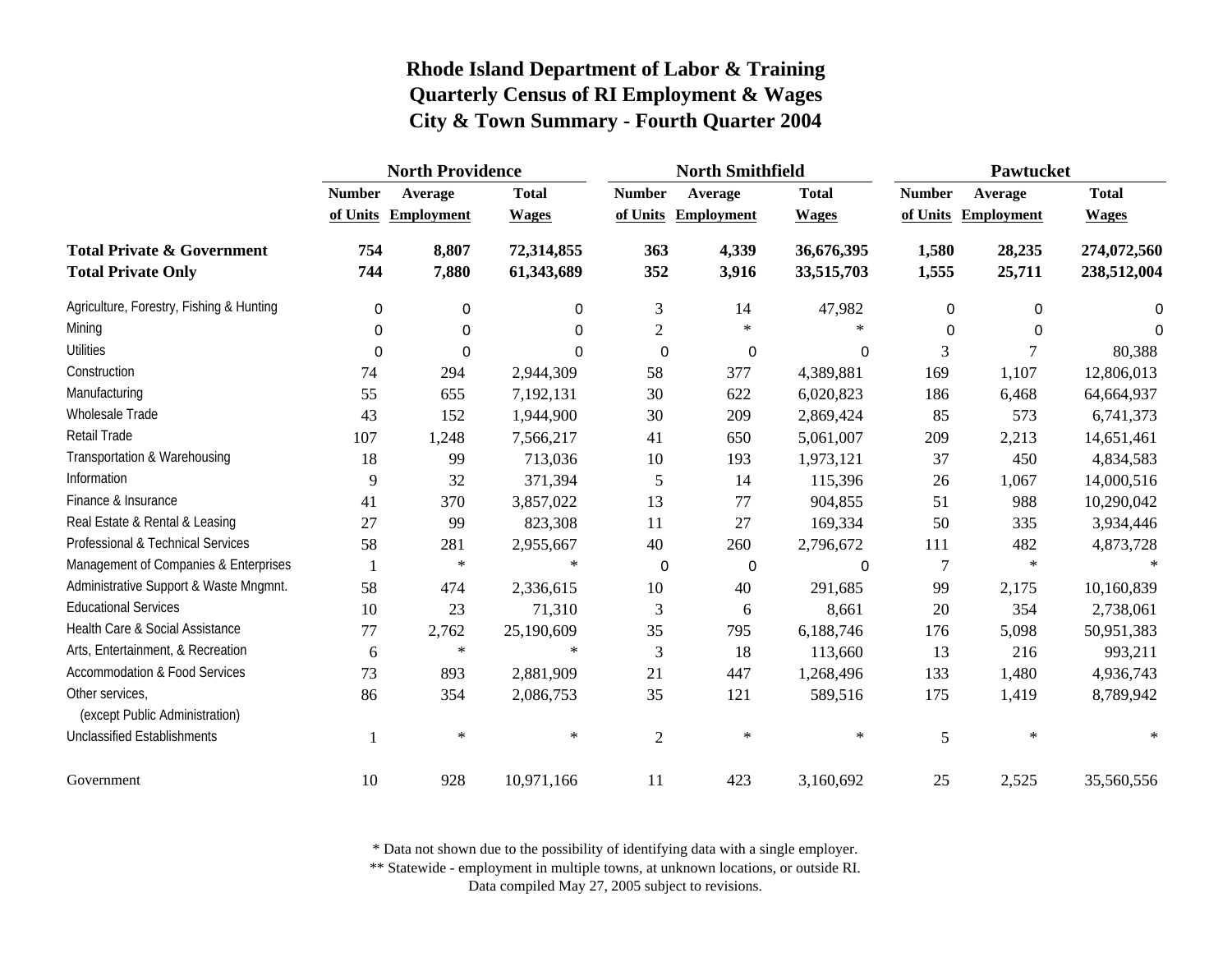|                                                                    | Portsmouth     |                     |                          |                | Providence        |                                | Richmond       |                     |                          |
|--------------------------------------------------------------------|----------------|---------------------|--------------------------|----------------|-------------------|--------------------------------|----------------|---------------------|--------------------------|
|                                                                    | <b>Number</b>  | Average             | <b>Total</b>             | <b>Number</b>  | Average           | <b>Total</b>                   | <b>Number</b>  | Average             | <b>Total</b>             |
|                                                                    |                | of Units Employment | <b>Wages</b>             | of Units       | <b>Employment</b> | <b>Wages</b>                   |                | of Units Employment | <b>Wages</b>             |
| <b>Total Private &amp; Government</b><br><b>Total Private Only</b> | 499<br>485     | 6,004<br>5,342      | 65,323,759<br>57,207,051 | 5,738<br>5,635 | 115,555<br>98,697 | 1,284,803,914<br>1,064,101,573 | 150<br>141     | 2,056<br>1,342      | 17,591,842<br>10,095,009 |
| Agriculture, Forestry, Fishing & Hunting                           | 17             | 58                  | 289,866                  |                | $\ast$            | $\ast$                         | 4              | 39                  | 249,805                  |
| Mining                                                             | 0              | 0                   | 0                        |                | $\ast$            | $*$                            |                | $\ast$              |                          |
| <b>Utilities</b>                                                   |                | $\ast$              | $\ast$                   | 5              | 569               | 9,700,536                      | 0              | 0                   | $\Omega$                 |
| Construction                                                       | 88             | 398                 | 3,835,755                | 318            | 2,784             | 39,197,150                     | 21             | 62                  | 574,724                  |
| Manufacturing                                                      | 34             | 2,324               | 34,639,961               | 398            | 7,665             | 66,943,200                     | 8              | 225                 | 3,069,988                |
| Wholesale Trade                                                    | 32             | 100                 | 1,649,459                | 282            | 2,414             | 32,071,539                     | 9              | 42                  | 558,947                  |
| Retail Trade                                                       | 55             | 469                 | 2,950,538                | 669            | 7,613             | 45,381,586                     | 24             | 345                 | 1,911,664                |
| Transportation & Warehousing                                       | 8              | $\ast$              | $\ast$                   | 70             | 716               | 7,406,250                      | $\overline{2}$ | $\ast$              |                          |
| Information                                                        | 10             | 74                  | 921,401                  | 142            | 3,586             | 59,334,221                     | $\overline{c}$ | $\ast$              |                          |
| Finance & Insurance                                                | 24             | 89                  | 1,081,877                | 341            | 6,121             | 106,014,158                    | 6              | 53                  | 477,126                  |
| Real Estate & Rental & Leasing                                     | 13             | 99                  | 501,113                  | 191            | 1,378             | 17,302,290                     | 5              | 10                  | 60,342                   |
| Professional & Technical Services                                  | 51             | 139                 | 1,557,134                | 884            | 6,154             | 101,876,626                    | 7              | 26                  | 206,958                  |
| Management of Companies & Enterprises                              | 3              | $\overline{2}$      | 31,250                   | 41             | 1,944             | 42,597,311                     | 0              | $\mathbf 0$         | $\Omega$                 |
| Administrative Support & Waste Mngmnt.                             | 23             | 103                 | 1,202,098                | 336            | 8,857             | 55,091,766                     | 7              | 57                  | 450,725                  |
| <b>Educational Services</b>                                        | $\overline{7}$ | 219                 | 2,019,794                | 99             | 10,508            | 110,210,823                    |                | $\ast$              | $\ast$                   |
| Health Care & Social Assistance                                    | 28             | 383                 | 2,310,136                | 580            | 24,146            | 295,043,087                    | 10             | 93                  | 664,939                  |
| Arts, Entertainment, & Recreation                                  | 9              | 115                 | 680,924                  | 53             | 1,144             | 5,587,447                      | $\overline{4}$ | 89                  | 378,384                  |
| <b>Accommodation &amp; Food Services</b>                           | 34             | 515                 | 1,970,491                | 532            | 8,657             | 37,728,308                     | 15             | 214                 | 628,807                  |
| Other services.<br>(except Public Administration)                  | 46             | 188                 | 1,280,319                | 674            | 4,420             | 32,472,427                     | 14             | 40                  | 283,811                  |
| <b>Unclassified Establishments</b>                                 | $\mathfrak{2}$ | 4                   | 20,015                   | 18             | 17                | 105,463                        | 1              | $\mathfrak{2}$      | 4,120                    |
| Government                                                         | 14             | 662                 | 8,116,708                | 103            | 16,860            | 220,702,341                    | 9              | 713                 | 7,496,833                |

\* Data not shown due to the possibility of identifying data with a single employer.

\*\* Statewide - employment in multiple towns, at unknown locations, or outside RI.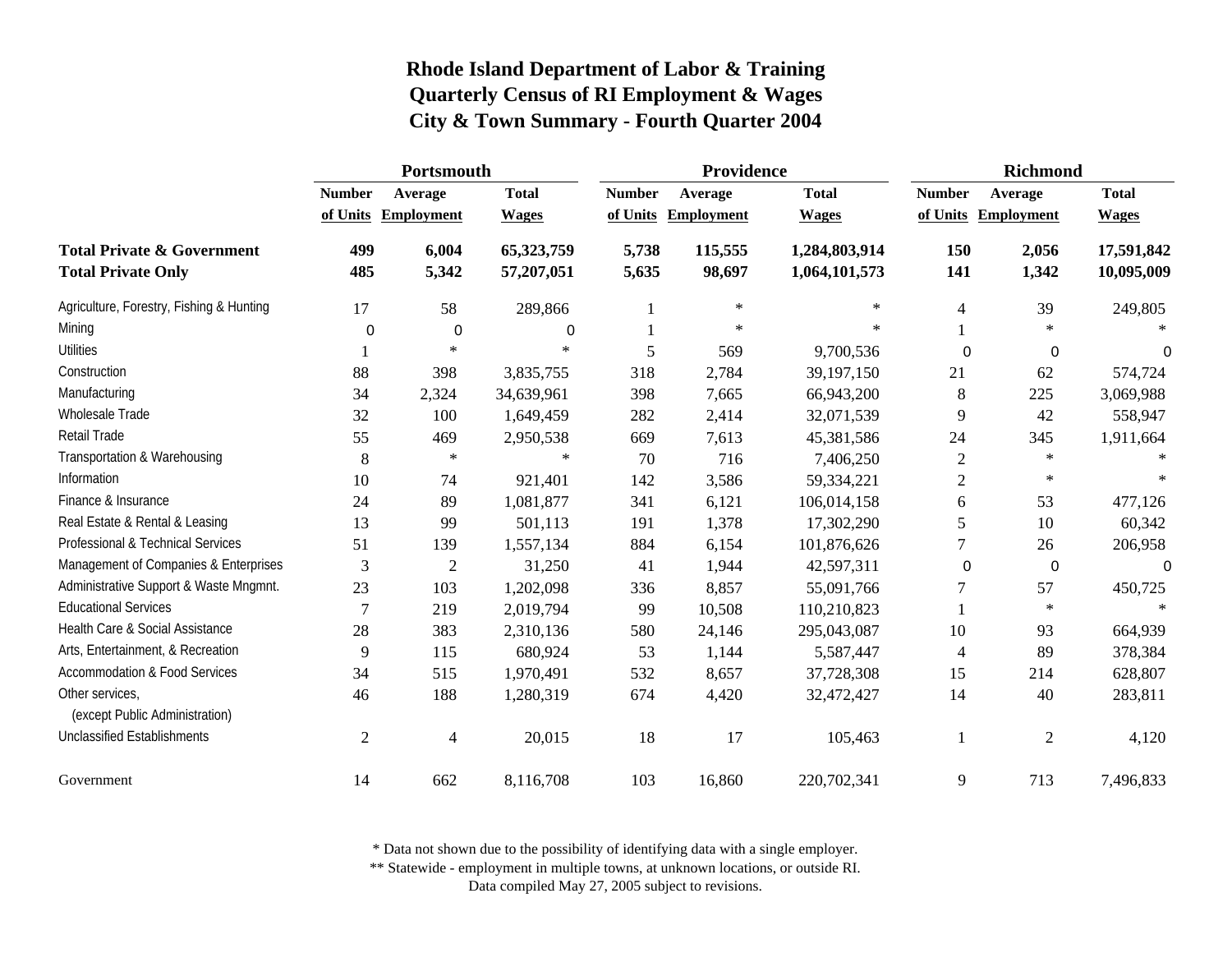|                                                                    | <b>Scituate</b> |                   |                         | <b>Smithfield</b> |                   |                            | <b>South Kingstown</b> |                   |                           |
|--------------------------------------------------------------------|-----------------|-------------------|-------------------------|-------------------|-------------------|----------------------------|------------------------|-------------------|---------------------------|
|                                                                    | <b>Number</b>   | Average           | <b>Total</b>            | <b>Number</b>     | Average           | <b>Total</b>               | <b>Number</b>          | Average           | <b>Total</b>              |
|                                                                    | of Units        | <b>Employment</b> | <b>Wages</b>            | of Units          | <b>Employment</b> | <b>Wages</b>               | of Units               | <b>Employment</b> | <b>Wages</b>              |
| <b>Total Private &amp; Government</b><br><b>Total Private Only</b> | 263<br>252      | 1,874<br>1,237    | 16,783,577<br>9,180,124 | 786<br>771        | 12,682<br>12,065  | 137,044,691<br>129,602,632 | 1,001<br>980           | 12,912<br>9,263   | 119,139,789<br>80,717,101 |
| Agriculture, Forestry, Fishing & Hunting                           | 10              | 21                | 101,874                 | 5                 | 13                | 54,581                     | 19                     | 124               | 1,057,273                 |
| Mining                                                             | 0               | 0                 | 0                       |                   | $\ast$            | $\ast$                     |                        | $\ast$            |                           |
| <b>Utilities</b>                                                   | $\mathbf 0$     | $\mathbf 0$       | 0                       | $\Omega$          | 0                 | 0                          | $\overline{2}$         | $\ast$            | $\ast$                    |
| Construction                                                       | 56              | 170               | 1,938,821               | 128               | 951               | 12,447,033                 | 129                    | 415               | 4,484,718                 |
| Manufacturing                                                      | 11              | 74                | 522,992                 | 83                | 1,199             | 12,457,445                 | 29                     | 748               | 10,373,913                |
| Wholesale Trade                                                    | 18              | 38                | 667,522                 | 73                | 782               | 10,598,844                 | 70                     | 702               | 11,880,634                |
| Retail Trade                                                       | 23              | 333               | 1,466,764               | 109               | 2,482             | 13,957,459                 | 116                    | 1,556             | 10,614,449                |
| Transportation & Warehousing                                       | 17              | 70                | 399,801                 | 13                | 134               | 1,242,036                  | 13                     | $\ast$            |                           |
| Information                                                        | 5               | 34                | 242,430                 | 11                | 137               | 1,355,161                  | 15                     | 142               | 1,385,900                 |
| Finance & Insurance                                                | 6               | 23                | 218,356                 | 37                | 1,925             | 45,911,229                 | 39                     | 277               | 3,332,992                 |
| Real Estate & Rental & Leasing                                     | 8               | 23                | 259,268                 | 15                | 69                | 708,692                    | 34                     | 99                | 790,333                   |
| Professional & Technical Services                                  | 27              | 69                | 1,055,653               | 61                | 259               | 3,509,876                  | 96                     | 307               | 3,782,345                 |
| Management of Companies & Enterprises                              | $\mathbf 0$     | 0                 | $\boldsymbol{0}$        | $\overline{c}$    | $\ast$            | $\ast$                     | 6                      | 17                | 305,272                   |
| Administrative Support & Waste Mngmnt.                             | 20              | 103               | 728,659                 | 42                | 326               | 3,163,185                  | 62                     | 248               | 2,176,038                 |
| <b>Educational Services</b>                                        | 3               | $\ast$            | $\ast$                  | 9                 | 763               | 8,200,591                  | 19                     | 222               | 1,489,402                 |
| Health Care & Social Assistance                                    | 14              | 135               | 815,376                 | 46                | 1,265             | 8,301,401                  | 97                     | 2,119             | 19,036,844                |
| Arts, Entertainment, & Recreation                                  | -1              | $\ast$            | $\ast$                  | 9                 | 43                | 174,045                    | 37                     | 202               | 1,089,263                 |
| <b>Accommodation &amp; Food Services</b>                           | 10              | 63                | 236,326                 | 63                | 1,330             | 4,618,074                  | 93                     | 1,134             | 3,528,285                 |
| Other services,<br>(except Public Administration)                  | 22              | 64                | 412,708                 | 64                | 336               | 1,820,697                  | 99                     | 800               | 4,448,396                 |
| <b>Unclassified Establishments</b>                                 | -1              | 3                 | 10,081                  | $\mathbf 0$       | $\mathbf 0$       | 0                          | 4                      | 3                 | 41,925                    |
| Government                                                         | 11              | 636               | 7,603,453               | 15                | 618               | 7,442,059                  | 21                     | 3,647             | 38,422,688                |

\* Data not shown due to the possibility of identifying data with a single employer.

\*\* Statewide - employment in multiple towns, at unknown locations, or outside RI.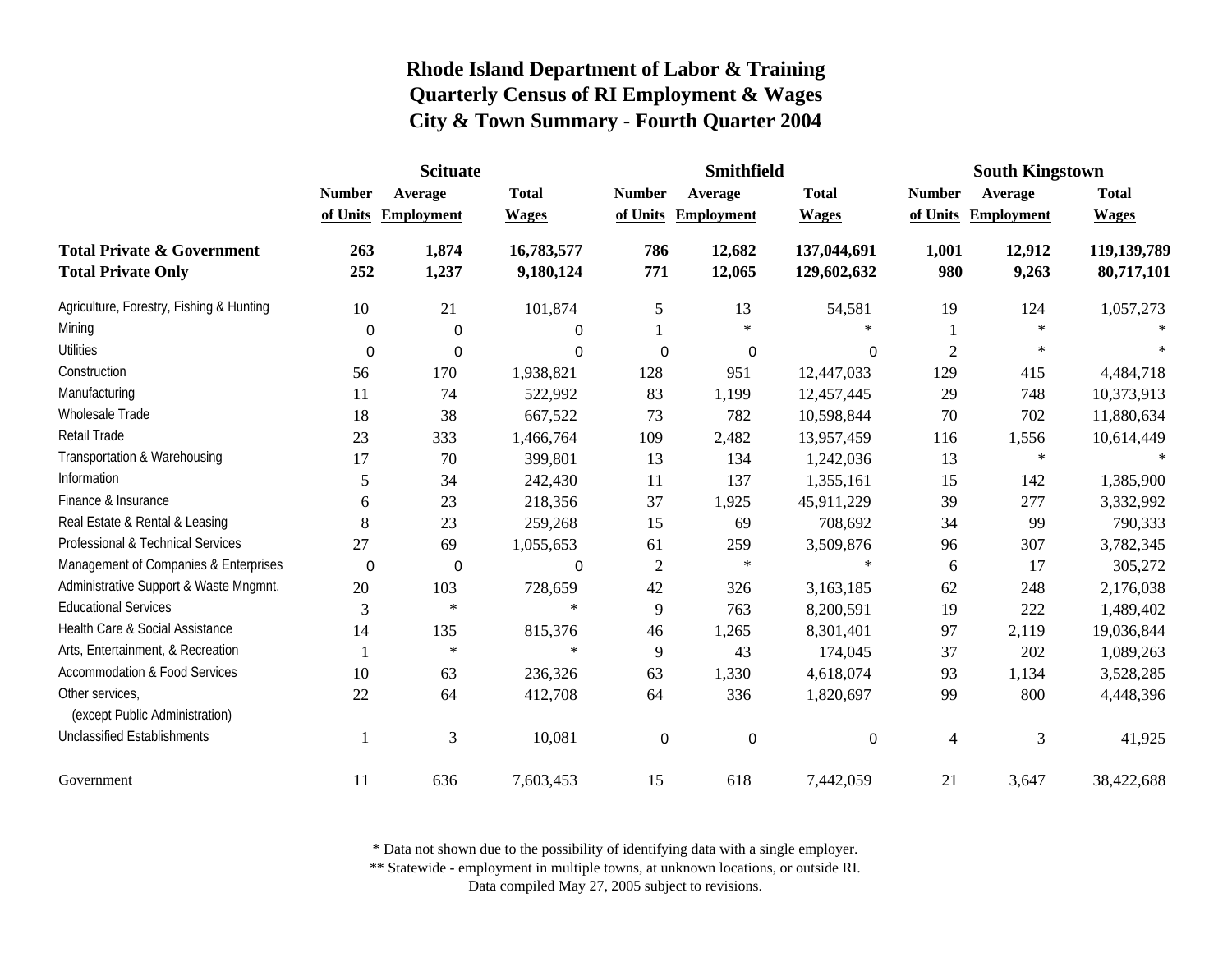|                                                                    | <b>Tiverton</b> |                     |                          |                | Warren            |                          | Warwick        |                     |                            |
|--------------------------------------------------------------------|-----------------|---------------------|--------------------------|----------------|-------------------|--------------------------|----------------|---------------------|----------------------------|
|                                                                    | <b>Number</b>   | Average             | <b>Total</b>             | <b>Number</b>  | Average           | <b>Total</b>             | <b>Number</b>  | Average             | <b>Total</b>               |
|                                                                    |                 | of Units Employment | <b>Wages</b>             | of Units       | <b>Employment</b> | <b>Wages</b>             |                | of Units Employment | <b>Wages</b>               |
| <b>Total Private &amp; Government</b><br><b>Total Private Only</b> | 403<br>388      | 2,728<br>2,260      | 21,709,987<br>17,812,749 | 377<br>368     | 4,350<br>4,193    | 34,120,924<br>31,968,176 | 3,344<br>3,312 | 53,705<br>48,823    | 477,252,586<br>419,934,886 |
| Agriculture, Forestry, Fishing & Hunting                           | 11              | 47                  | 154,088                  | 1              | $\ast$            | $\ast$                   | 3              | 21                  | 97,036                     |
| Mining                                                             | 3               | 36                  | 457,215                  | 0              | 0                 | 0                        |                | $\ast$              |                            |
| <b>Utilities</b>                                                   |                 | $\ast$              | $\ast$                   | $\Omega$       | 0                 | $\Omega$                 |                | $\ast$              | $\ast$                     |
| Construction                                                       | 59              | 251                 | 2,132,482                | 46             | 179               | 1,903,094                | 337            | 2,473               | 29,866,321                 |
| Manufacturing                                                      | 13              | 76                  | 530,293                  | 49             | 1,191             | 10,982,121               | 210            | 4,602               | 53,495,259                 |
| Wholesale Trade                                                    | 31              | 116                 | 1,353,386                | 25             | 283               | 4,140,913                | 282            | 1,979               | 25,169,976                 |
| Retail Trade                                                       | 61              | 608                 | 5,129,710                | 48             | 279               | 1,483,362                | 484            | 9,223               | 53,066,841                 |
| Transportation & Warehousing                                       | 12              | 65                  | 473,341                  | 9              | 368               | 2,144,011                | 107            | 2,455               | 21,737,152                 |
| Information                                                        | $\overline{2}$  | $\ast$              | $\ast$                   | $\overline{4}$ | 46                | 337,728                  | 43             | 521                 | 5,053,572                  |
| Finance & Insurance                                                | 10              | 43                  | 439,757                  | 14             | 206               | 1,651,029                | 225            | 3,593               | 48,751,418                 |
| Real Estate & Rental & Leasing                                     | 11              | 26                  | 248,011                  | 8              | 17                | 105,603                  | 140            | 1,430               | 12,730,803                 |
| Professional & Technical Services                                  | 38              | 154                 | 2,358,002                | $20\,$         | 67                | 626,967                  | 368            | 1,741               | 22,821,541                 |
| Management of Companies & Enterprises                              |                 | $\ast$              | $\ast$                   | 3              | 3                 | 132,998                  | 15             | 1,616               | 19,171,910                 |
| Administrative Support & Waste Mngmnt.                             | 30              | 83                  | 586,161                  | 20             | 140               | 886,301                  | 188            | 2,893               | 18,027,642                 |
| <b>Educational Services</b>                                        |                 | $\star$             | $\ast$                   | 5              | 65                | 559,970                  | 33             | 874                 | 6,526,084                  |
| Health Care & Social Assistance                                    | 25              | 332                 | 2,207,353                | 31             | 569               | 4,238,884                | 317            | 7,816               | 71,396,398                 |
| Arts, Entertainment, & Recreation                                  | 6               | 21                  | 291,790                  | $\overline{4}$ | 28                | 78,512                   | 38             | 533                 | 2,495,049                  |
| Accommodation & Food Services                                      | 27              | 254                 | 739,169                  | 41             | 616               | 1,936,440                | 236            | 5,304               | 19,394,109                 |
| Other services,<br>(except Public Administration)                  | 45              | 145                 | 672,667                  | 40             | 135               | 757,537                  | 279            | 1,736               | 9,972,844                  |
| <b>Unclassified Establishments</b>                                 |                 | 1                   | 21,538                   | 0              | $\mathbf 0$       | $\boldsymbol{0}$         | 5              | 4                   | 32,415                     |
| Government                                                         | 15              | 469                 | 3,897,238                | $\overline{9}$ | 158               | 2,152,748                | 32             | 4,883               | 57,317,700                 |

\* Data not shown due to the possibility of identifying data with a single employer.

\*\* Statewide - employment in multiple towns, at unknown locations, or outside RI.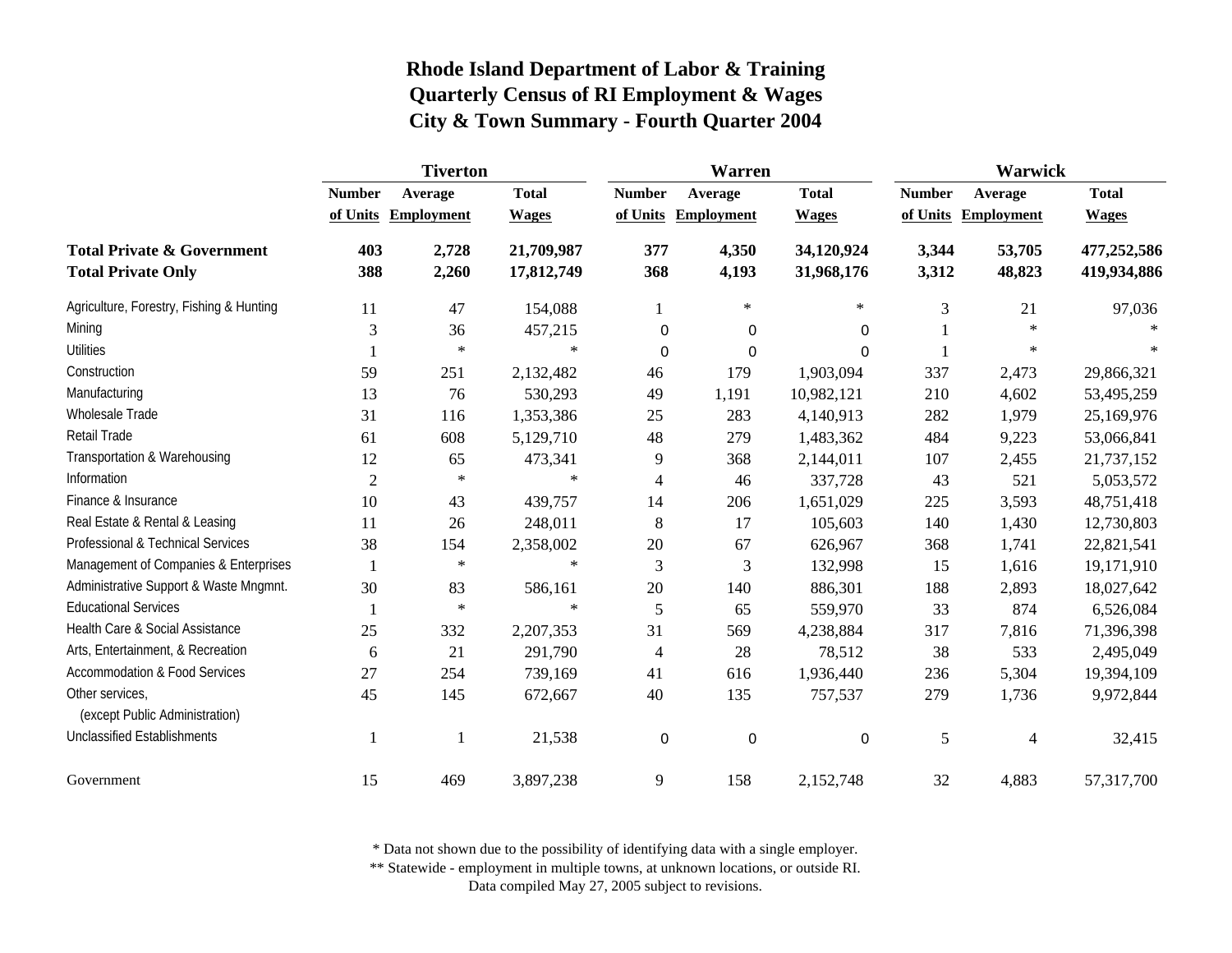|                                                                    | Westerly       |                     |                          | <b>West Greenwich</b> |                     |                          | <b>West Warwick</b> |                     |                          |
|--------------------------------------------------------------------|----------------|---------------------|--------------------------|-----------------------|---------------------|--------------------------|---------------------|---------------------|--------------------------|
|                                                                    | <b>Number</b>  | Average             | <b>Total</b>             | <b>Number</b>         | Average             | <b>Total</b>             | <b>Number</b>       | Average             | <b>Total</b>             |
|                                                                    |                | of Units Employment | <b>Wages</b>             |                       | of Units Employment | <b>Wages</b>             |                     | of Units Employment | <b>Wages</b>             |
| <b>Total Private &amp; Government</b><br><b>Total Private Only</b> | 868<br>848     | 10,256<br>9,179     | 82,582,513<br>72,656,412 | 204<br>196            | 4,366<br>3,928      | 73,539,693<br>68,895,289 | 641<br>626          | 9,842<br>8,715      | 92,505,707<br>79,329,714 |
| Agriculture, Forestry, Fishing & Hunting                           | 3              | 8                   | 60,973                   | $\overline{c}$        | $\ast$              | $\ast$                   | 0                   | $\mathbf 0$         | 0                        |
| Mining                                                             |                | $\ast$              | $\ast$                   |                       | $\ast$              | $\ast$                   |                     | $\ast$              |                          |
| <b>Utilities</b>                                                   | $\overline{2}$ | $\ast$              | $\ast$                   | 0                     | 0                   | $\Omega$                 | 0                   | $\mathbf 0$         | $\Omega$                 |
| Construction                                                       | 107            | 423                 | 4,690,715                | 47                    | 150                 | 1,489,151                | 92                  | 399                 | 3,658,612                |
| Manufacturing                                                      | 31             | 982                 | 10,941,931               | 13                    | 1,508               | 28,675,427               | 40                  | 1,814               | 19,857,922               |
| Wholesale Trade                                                    | 29             |                     |                          | 16                    | 227                 |                          | 40                  | 369                 |                          |
| Retail Trade                                                       |                | 61                  | 758,203                  |                       |                     | 3,889,004                |                     |                     | 4,034,024                |
| Transportation & Warehousing                                       | 136            | 2,380               | 14,257,426               | 11                    | 64                  | 343,760                  | 101                 | 1,301               | 10,175,324               |
|                                                                    | 13             | 53                  | 283,434                  | 10                    | 172                 | 1,683,011                | 12                  | 316                 | 3,378,592                |
| Information                                                        | 14             | 286                 | 3,120,594                | 4                     | 10                  | 182,439                  | 6                   | $\ast$              |                          |
| Finance & Insurance                                                | 28             | 313                 | 3,201,803                | 5                     | 24                  | 459,218                  | 26                  | 1,004               | 10,664,723               |
| Real Estate & Rental & Leasing                                     | 26             | 124                 | 768,713                  | 5                     | $\tau$              | 105,896                  | 21                  | 70                  | 530,838                  |
| Professional & Technical Services                                  | 68             | 216                 | 2,148,746                | 25                    | $\ast$              | $\ast$                   | 41                  | 183                 | 2,445,825                |
| Management of Companies & Enterprises                              | $\overline{2}$ | $\ast$              | $\ast$                   | 0                     | 0                   | 0                        |                     | $\ast$              | $\ast$                   |
| Administrative Support & Waste Mngmnt.                             | 47             | 165                 | 1,148,724                | 23                    | 291                 | 2,176,213                | 30                  | 213                 | 1,404,090                |
| <b>Educational Services</b>                                        | 7              | 54                  | 303,702                  | $\overline{c}$        | $\ast$              | $\ast$                   | 10                  | 62                  | 314,779                  |
| Health Care & Social Assistance                                    | 108            | 1,828               | 18,709,127               | 8                     | 76                  | 488,320                  | 45                  | 805                 | 6,457,186                |
| Arts, Entertainment, & Recreation                                  | 34             | 282                 | 1,718,297                | $\mathfrak{2}$        | $\ast$              | $\ast$                   | 11                  | 58                  | 277,164                  |
| <b>Accommodation &amp; Food Services</b>                           | 100            | 1,266               | 5,277,664                | 13                    | 184                 | 701,148                  | 68                  | 920                 | 3,004,492                |
| Other services,<br>(except Public Administration)                  | 91             | 463                 | 2,060,013                | 9                     | 23                  | 104,718                  | 79                  | 343                 | 1,757,099                |
| <b>Unclassified Establishments</b>                                 |                | 4                   | 5,557                    | 0                     | 0                   | $\mathbf 0$              | $\mathfrak{2}$      | $\mathfrak{2}$      | 908                      |
| Government                                                         | 20             | 1,078               | 9,926,101                | 8                     | 439                 | 4,644,404                | 15                  | 1,126               | 13,175,993               |

\* Data not shown due to the possibility of identifying data with a single employer.

\*\* Statewide - employment in multiple towns, at unknown locations, or outside RI.